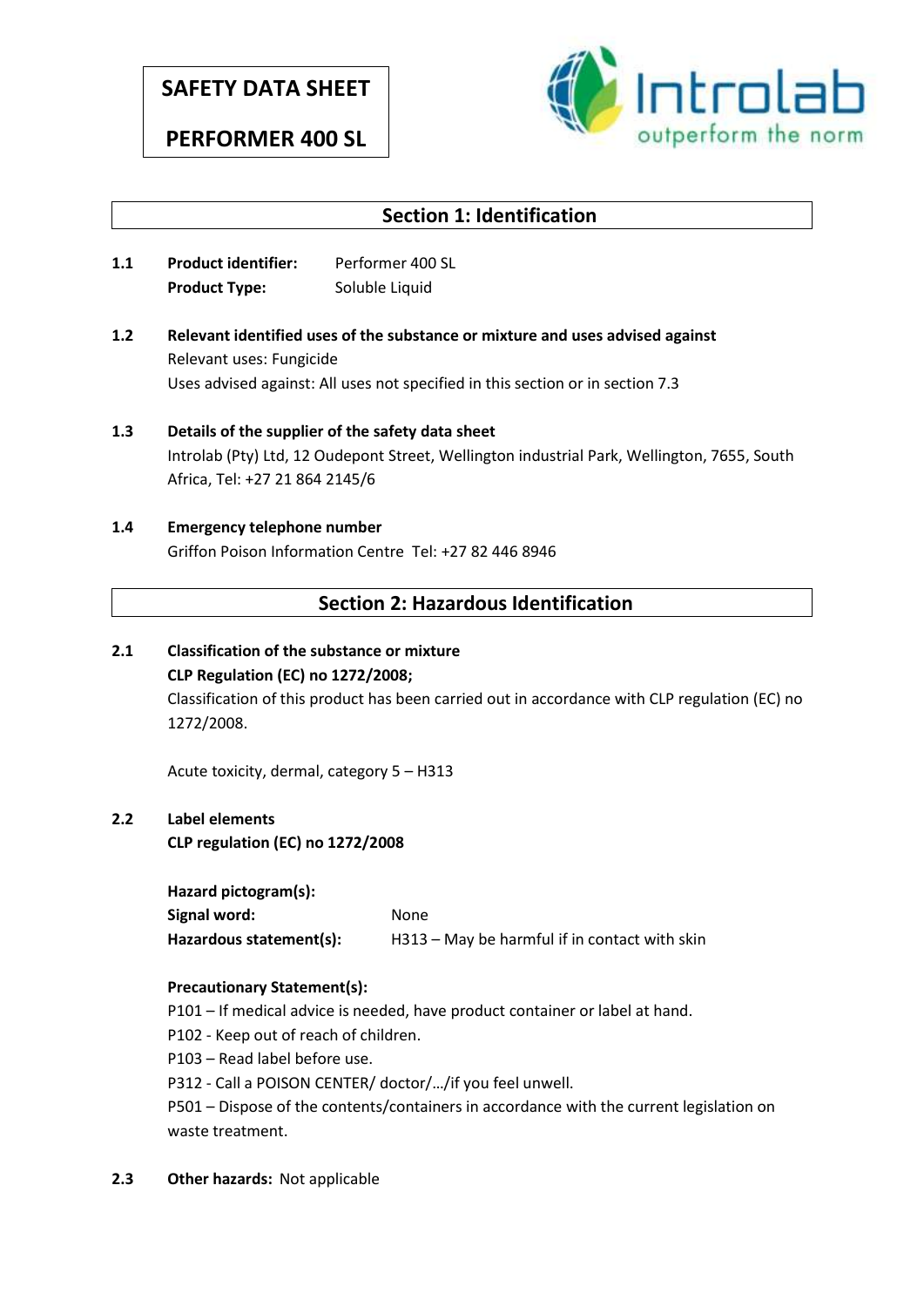## **Section 3: Composition / Information on Ingredients**

#### **3.1 Mixture:**

Active Ingredient: Potassium phosphite 460 g/L (Phosphorous acid equivalent 400 g/L) CAS NO: 13598-36-2

### **Section 4: First Aid Measures**

#### **4.1 Description of first aid measures**

The symptoms resulting from intoxication can appear after exposure, therefore, in case of doubt, seek medical attention for direct exposure to the chemical product or persistent discomfort, showing the SDS of this product.

#### **By inhalation:**

Remove source of contamination, or move victim to fresh air. Keep affected person warm and at rest. Treat symptomatically and supportively. Get medical attention immediately if effects persist.

#### **By skin contact:**

Remove any contaminated clothing. Wash skin with soap or mild detergent and water for at least 15 minutes. Get medical attention if irritation develops or persists. Wash clothing before re-use.

#### **By eye contact:**

Immediately flush eyes with lukewarm water or saline solution for at least 15 minutes, lifting lower and upper eyelids occasionally. Check for and remove any contact lenses after 5 minutes. Get medical attention if necessary.

#### **By ingestion / aspiration:**

Have victim rinse mouth thoroughly with water. Give water to dilute the material if victim is alert and not convulsing. Do not induce vomiting. If spontaneous vomiting occurs, have victim lean forward with head down to avoid breathing in of vomits, rinse mouth and administer more water. Never give anything by mouth to an unconscious person. Qualified medical personnel should perform administration of oxygen. Seek medical advice if necessary.

#### **4.2 Indication of any immediate medical attention and special treatment needed**

Notes to physician: There is no specific antidote. Treat symptomatically and supportively as and when required. If product is swallowed, gastric lavage could be considered, taking care to prevent aspiration of gastric material. Give oxygen if respiration is depressed.

### **Section 5: Fire Fighting Measures**

#### **5.1 Fire Extinguishing Media**

#### **Suitable extinguishing media:**

Extinguish fires with carbon dioxide, dry powder, or alcohol resistant foam. Water spray can be used for cooling of unaffected stock, but avoid water coming in contact with the product.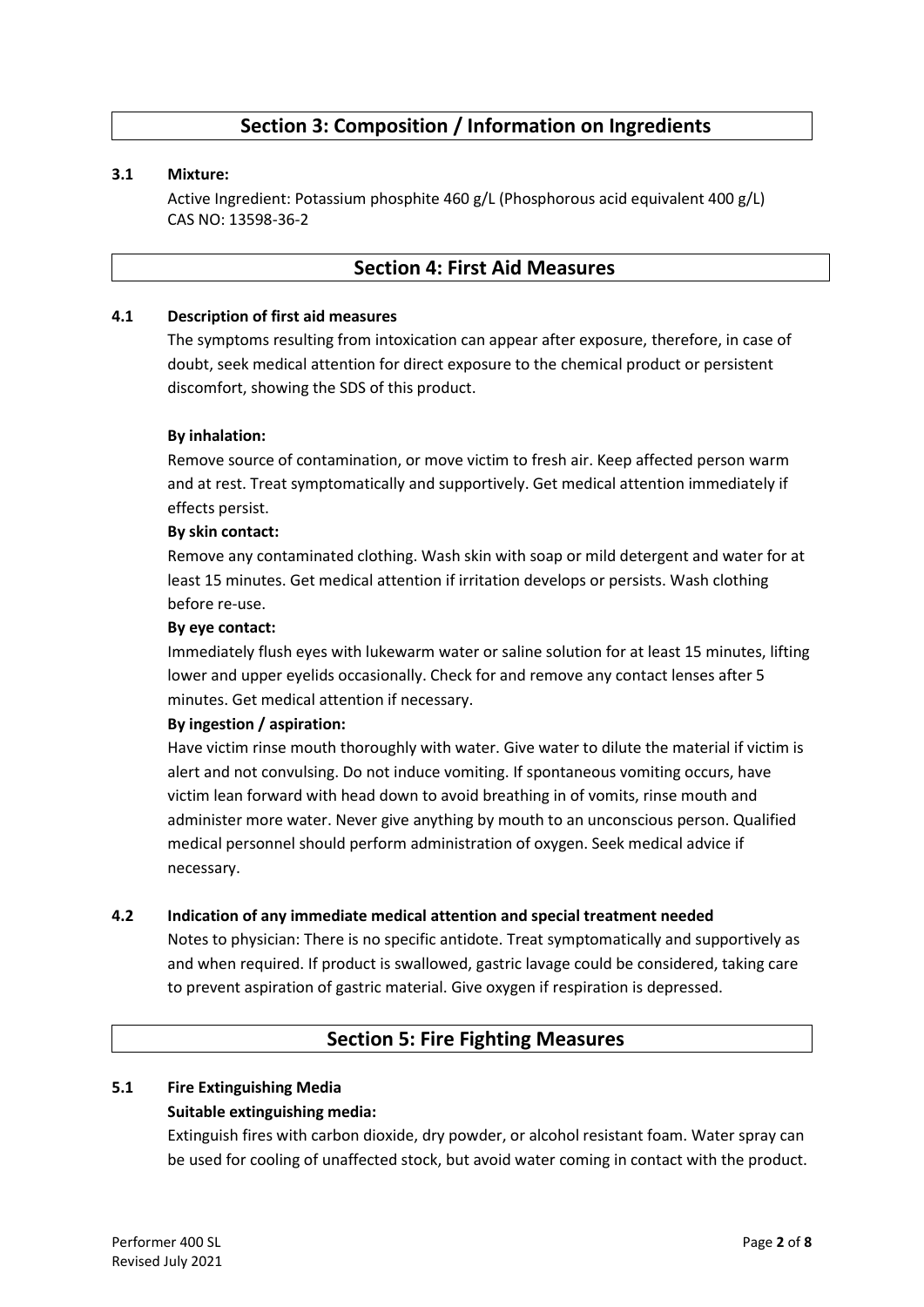Use as little water as possible. Use spray fog. Solid stream may cause spreading. Contain water use for firefighting for later disposal.

#### **Unsuitable extinguishing media:**

Do not use high volume water jet, due to contamination risk.

## **5.2 Special hazards arising from the substance or mixture Hazards from the substance or mixture:** Avoid inhaling hazardous vapours and fumes from burning materials. **Hazardous thermal decomposition products:** Fires may produce irritating or poisonous vapours (oxides of phosphorous, hydrogen and phosphate gases), mists or other products of combustion.

### **5.3 Additional provisions:**

Act in accordance with the Internal Emergency Plan and the Information Sheets on actions to take after an accident or other emergencies. In the event of a fire, wear full protective clothing and self-contained breathing apparatus with full-face piece operated in the pressure demand or other positive pressure mode.

## **Section 6: Accidental Release Measures**

#### **6.1 Personal precautions, protective equipment and emergency procedures:**

Avoid contact with skin and eyes. Do not breathe in spray or fumes Ventilate area of leak or spill. Wear appropriate personal protective equipment, refer to Section 8.

#### **6.2 Environmental precautions:**

This product is not classified as hazardous to the environment. Keep product away from drains, surface and underground.

#### **6.3 Methods and materials for containment and cleaning up**

#### **Spills:**

Absorb with sand or other non-combustible absorbent material and put in a suitable container for reclamation or disposal.

#### **Large Spills:**

Prevent spillage or further leakage if it is safe to do so. Contain spillage with sand bags or by other means. Absorb with earth, sand or absorbent material. Dig up heavily contaminated soil. Flush with water to remove any residues. Keep product and wash water out of drains, sewers, ditches and waterways.

#### **6.4 Reference to other sections:**

See Section 1 for emergency contact information. See Section 8 for information on appropriate personal protective equipment. See Section 13 for additional waste treatment information.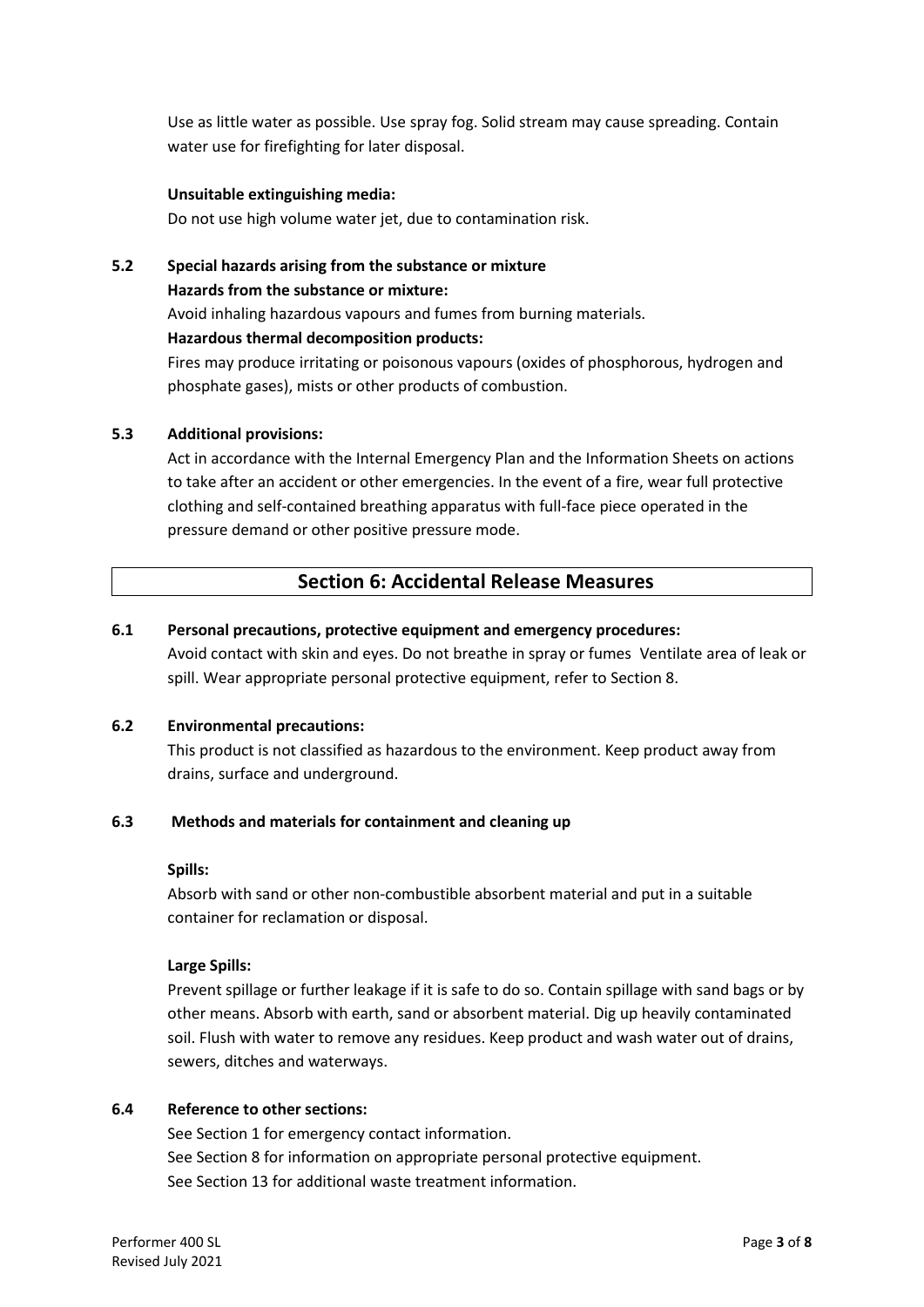## **Section 7: Handling & Storage**

- **7.1 Precautions for safe handling:** Keep containers hermetically sealed. Avoid leakages from the container. Observe directions on label and instructions for use. Do not eat or drink during the process, washing hands afterwards with suitable cleaning products.
- 7**.2 Conditions for safe storage, including any incompatibilities:** Store in the closed, original container in a dry, cool, well-ventilated area out of direct sunlight. Avoid sources of heat, radiation, static electricity and contact with food.

**Technical measures for storage:** Minimum Temp.: 5 °C Maximum Temp.: 30 °C Maximum time: 36 Months

**7.3 Specific end use(s):** Use as directed. Use original container.

## **Section 8: Exposure Controls / Personal Protection**

**8.1 Control parameters** No specific occupational exposure limit has been established.

#### **8.2 Exposure controls**

**Appropriate engineering controls:** Good general ventilation should be sufficient to control worker exposure to airborne contaminants.

### **Individual protection measures**

**Hygiene measures:** Wash hands, forearms and face thoroughly after handling chemical products, before eating, smoking and using the lavatory and at the end of the working period.

**Eye/face protection:** Safety eyewear complying with an approved standard should be used when a risk assessment indicates this is necessary to avoid exposure to liquid splashes, mists, gases or dusts. Possible: safety glasses with side- shields

**Hand protection:** Protective gloves against minor risks.

**Body protection:** Personal protective equipment for the body should be selected based on the task being performed and the risks involved and should be approved by a specialist before handling this product.

**Respiratory protection:** Respirator selection must be based on known or anticipated exposure levels, the hazards of the product and the safe working limits of the selected respirator. Use a properly fitted, particulate filter respirator complying with an approved standard if a risk assessment indicates this is necessary.

**Environmental exposure controls:** Prevent product from entry into sewers and water courses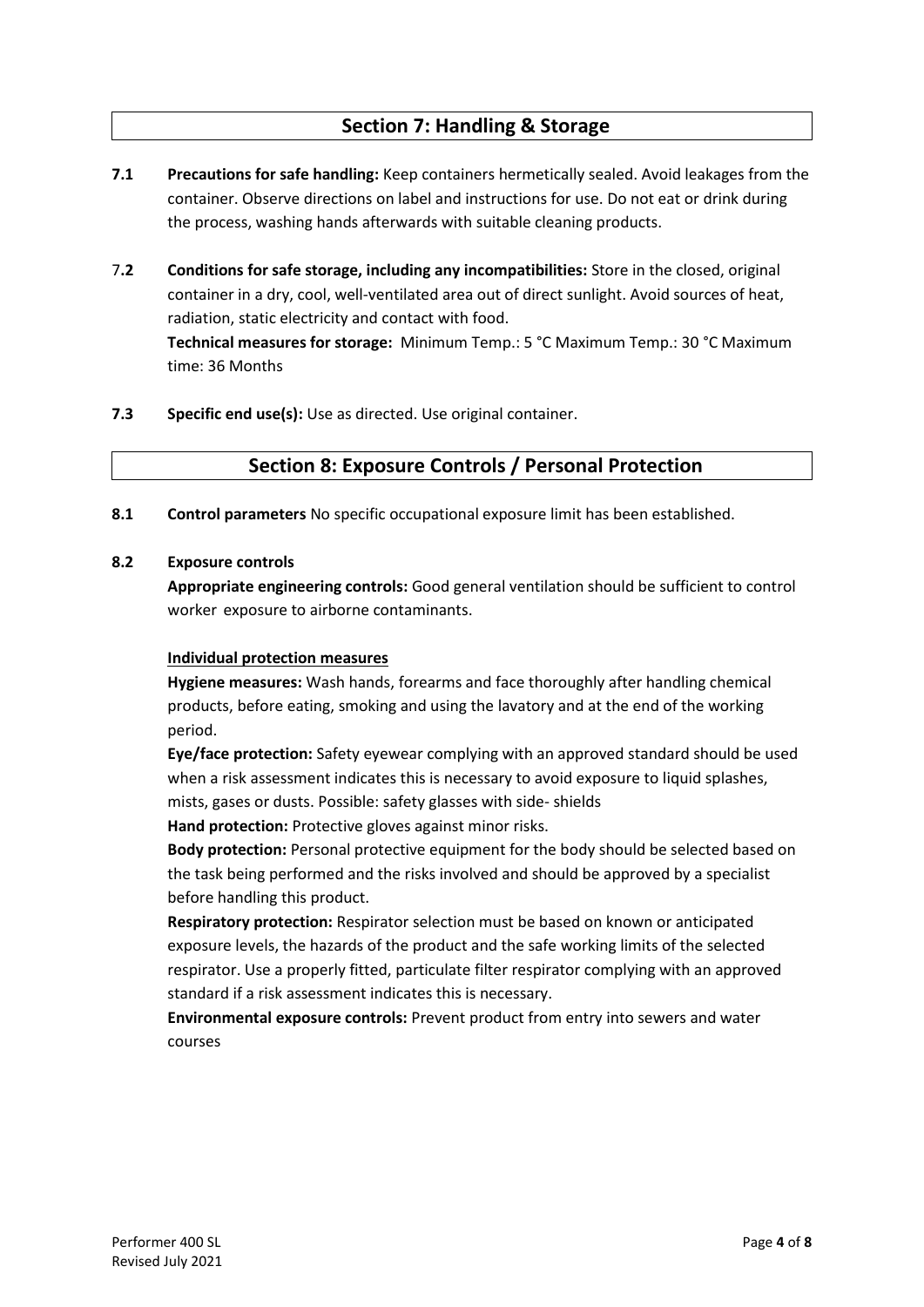## **Section 9: Physical and Chemical Properties**

9.1 Information on basic physical and chemical properties For complete information, please refer to product datasheet.

| Appearance                    |                                            |  |
|-------------------------------|--------------------------------------------|--|
| Physical sate:                | Liquid soluble concentrate                 |  |
| Colour:                       | Clear                                      |  |
| Odour:                        | Faint characteristic odour                 |  |
|                               |                                            |  |
| <b>Product description:</b>   |                                            |  |
| Density at 20 °C:             | 1.36 $g/cm^{3}$                            |  |
| Molecular weight:             | 82                                         |  |
| рH                            | $6 - 7$                                    |  |
| Solubility in water at 20 °C: | Completely soluble in water.               |  |
| Stability:                    | This product is stable.                    |  |
| Explosive properties:         | No explosive properties                    |  |
| Oxidising properties:         | Incompatible with strong oxidizing agents. |  |
| Flash point:                  | None. Water based. Does not flash          |  |
|                               |                                            |  |

### **Section 10: Stability and Reactivity**

- **10.1 Reactivity:** Not reactive.
- **10.2 Chemical stability:** The product is stable under recommended storage conditions.
- **10.3 Possibility of hazardous reactions:** Hazardous polymerization does not occur.
- **10.4 Conditions to avoid:** Extremes of temperature and direct sunlight.
- **10.5 Incompatible materials:** Incompatible with strong oxidizing agents. Avoid contact with galvanized material, mild steel, aluminium alloy, brass, tin, caustic soda, chlorates, nitrates and calcium carbide. Corrosive.
- **10.6 Hazardous decomposition products:** Will react with metal. Thermal decomposition products include oxides of phosphorous, hydrogen and phosphate gases.

### **Section 11: Toxicological Information**

#### **11.1 Information on toxicological effects**

| Acute Oral toxicity:   | LD50 (Rat) $>$ 5000 mg/kg (calculated) |
|------------------------|----------------------------------------|
| Acute Dermal Toxicity: | LD50 (Rat) > 5000 mg/kg (calculated)   |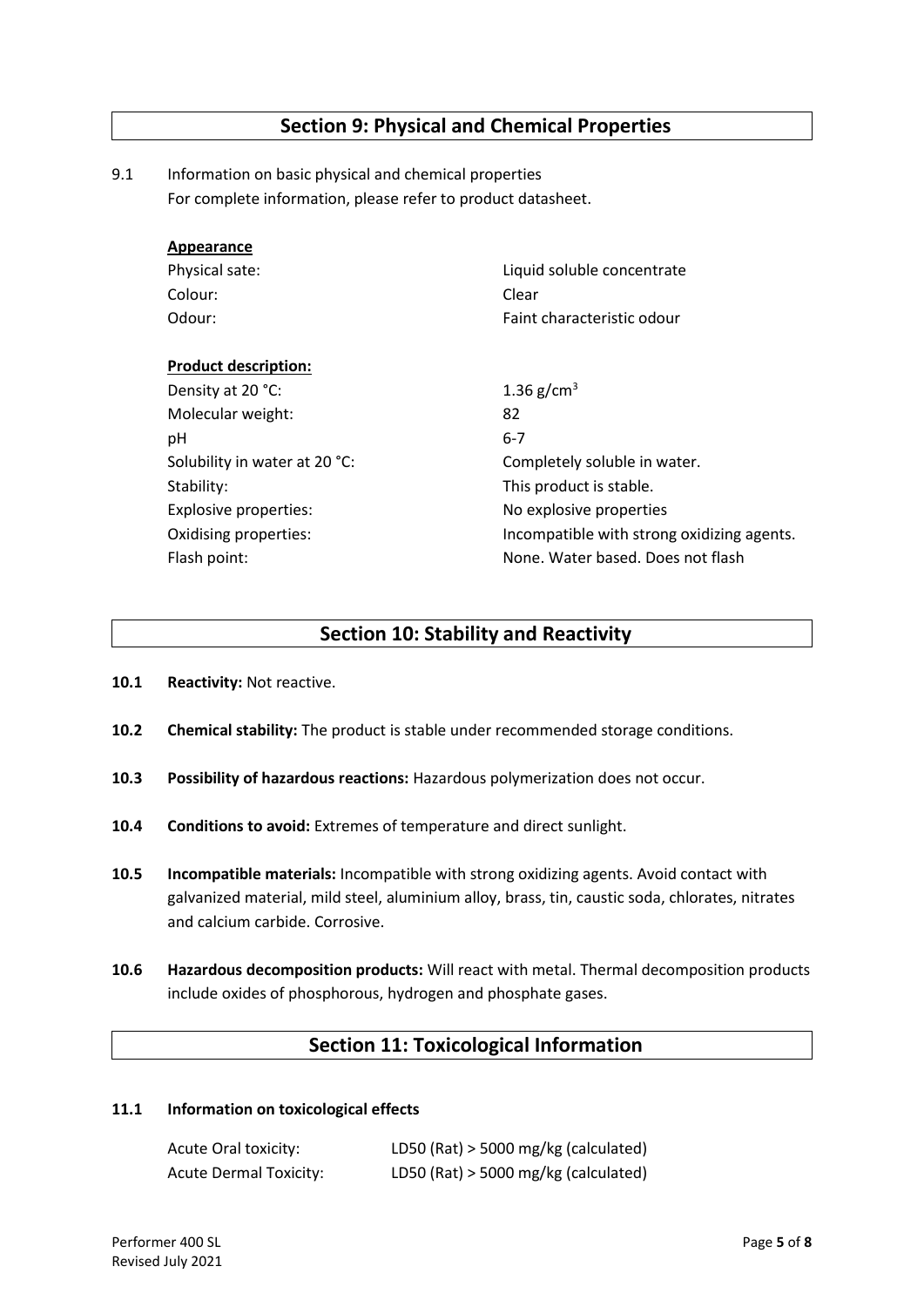Acute inhalation toxicity: Harmful, may cause irritation of respiratory tract. Acute skin irritation: Moderate to severe skin irritant. Acute eye irritation: Moderate to severe eye irritant. Skin sensitization: Some individuals may develop extreme allergic problems.

### **Section 12: Ecological Information**

#### **12.1 Toxicity:**

Birds: Practically not toxic to birds Fish: Practically not toxic to fish and aquatic organisms. Daphnia: Slightly toxic to invertebrate Bees: Practically not toxic to bees

- **12.2 Persistence and degradability:** No data available.
- **12.3 Bio accumulative potential:** Not bio accumulative.
- **12.4 Mobility in soil:** No data available.
- **12.5 Results of PBT and vPvB assessment:** No information found.
- **12.6 Other adverse effects:** Avoid release to the environment.

## **Section 13: Disposal Considerations**

#### **13.1 Pesticide disposal:**

Open dumping or burning of this pesticide is prohibited Waste resulting from the use of this product that cannot be reused or reprocessed. Never pour untreated waste or surplus products into public sewers or where there is any danger of run-off or seepage into water systems. Do not contaminate rivers, dams or any other water sources with the product or used containers.

Comply with local legislation applying to waste disposal.

#### **13.2 Container disposal:**

Emptied containers retain vapour and product residues. Observe all labelled safeguards until container is destroyed.

TRIPLE RINSE empty containers in the following manner: Invert the empty container over the spray or mixing tank and allow to drain for at least 30 seconds after the flow has slowed down to a drip. Thereafter rinse the container three times with a volume of water equal to a minimum of 10 % of that of the container. Add the rinsings to the contents of the spray tank before destroying the container in the prescribed manner.

Do not re-use the empty container for any other purpose but destroy it by perforation and flattening and bury in an approved dump site. Prevent contamination of food, feedstuffs, drinking water and eating utensils.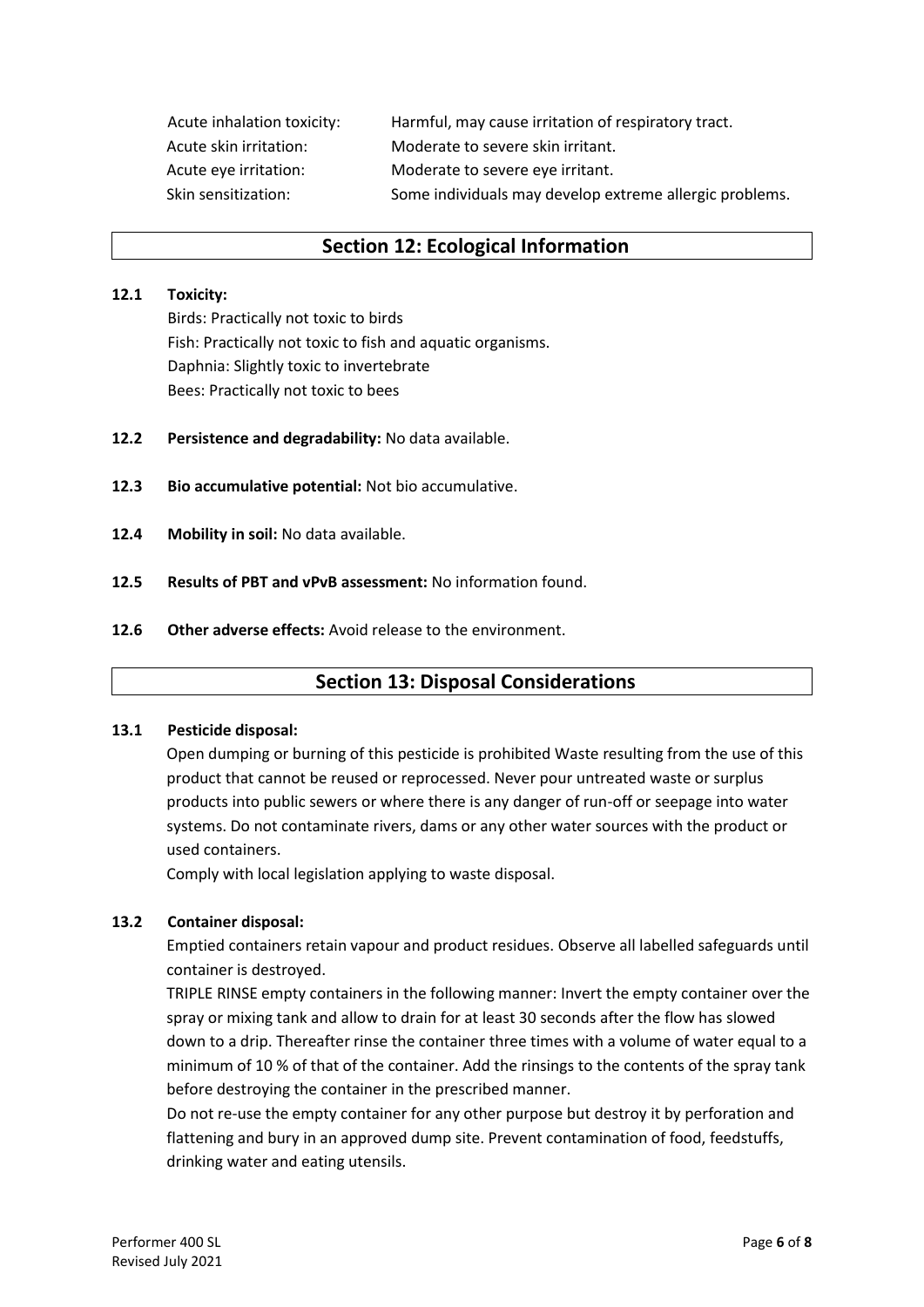## **Section 14: Transportation Information**

|                      | Land transport<br>(ADR/RID) | <b>Inland</b><br>waterway<br>transport<br>(AND/ADNR) | <b>Sea Transport</b><br>(IMDG) | <b>Air Transport</b><br>(ICAO-TI / IATA-<br>DGR) |
|----------------------|-----------------------------|------------------------------------------------------|--------------------------------|--------------------------------------------------|
| 14.1 UN Number       | Not regulated.              | Not regulated.                                       | Not regulated.                 | Not regulated.                                   |
| 14.2 UN proper       |                             |                                                      |                                |                                                  |
| shipping name        |                             |                                                      |                                |                                                  |
| 14.3 Transport       |                             |                                                      |                                |                                                  |
| hazard class(es)     |                             |                                                      |                                |                                                  |
| 14.4 Packing Group   |                             |                                                      |                                |                                                  |
| 14.5 Environmental   |                             |                                                      |                                |                                                  |
| hazards              |                             |                                                      |                                |                                                  |
| 14.6 Special         | No data                     | No data                                              | No data                        | No data                                          |
| precautions for user | available                   | available                                            | available                      | available                                        |
| 14.7 Transport in    | No data                     | No data                                              | No data                        | No data                                          |
| bulk according to    | available                   | available                                            | available                      | available                                        |
| Annex II of Marpol   |                             |                                                      |                                |                                                  |
| and IBC Code:        |                             |                                                      |                                |                                                  |

## **Section 15: Regulatory Information**

## 15.1 **Safety, health and environmental regulations/legislation specific for the substance or mixture:**

Occupational Health and Safety Act 1993 Regulation for Hazardous Chemical Substances

### **Other legislation:**

EU regulations: Regulation EC 1272/2008 [EU-GHS/CLP] Other National regulations: National Road Traffic Act, 1996 (ACT NO. 93 of 1996). SANS 10228:2012- The identification and classification of dangerous goods for transport by road and rail modes. National Environmental Management: Waste Act 59 of 2008.

**15.2 Chemical Safety Assessment:** The supplier has not carried out evaluation of chemical safety.

## **Section 16: Other Information**

### **16.1 Legislation related to safety data sheets:** This safety data sheet is GHS aligned

### **16.2 CLP Regulation (EC) no 1272/2008:**

Acute toxicity, dermal, category 5 – H313